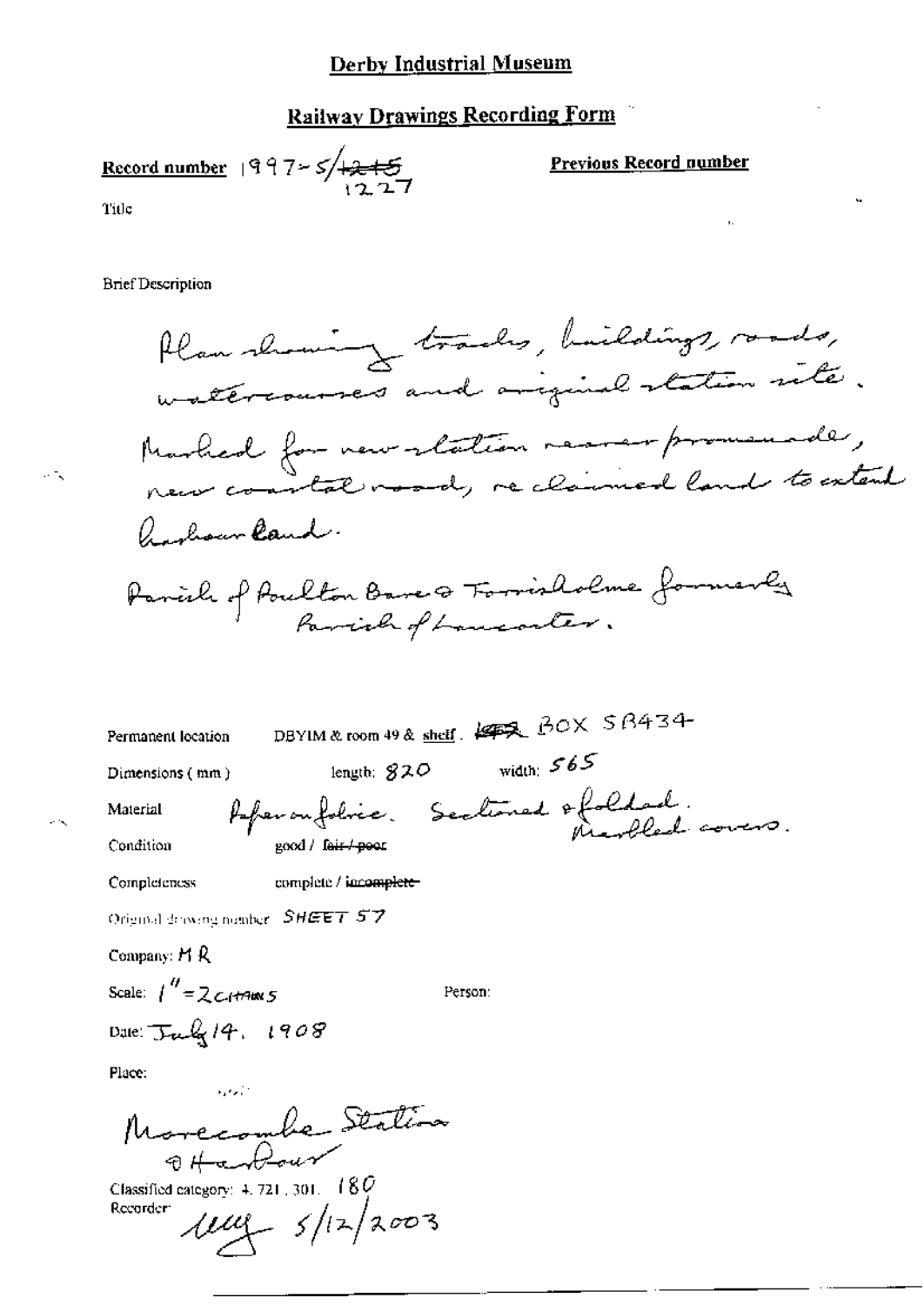### **Railway Drawings Recording Form**

Record number 1997-5/ $\leftrightarrow$   $\leftrightarrow$  $12.25$ Title

Previous Record number

**Brief Description** 

Plan of proformed rante to Heysham to proposed pier at Far Naze.

| Permanent location      | DBYIM & room 49 & shelf: $\#2$ , $BOX$ $SB$ $434$                                  |
|-------------------------|------------------------------------------------------------------------------------|
| Dimensions (mm)         | width: 430 (Bacedon told width)<br>length: [180]                                   |
| Material                | Raper on cloth. Sectioned ofolded, with offsets.<br>good/leitpoor - Marlled cover: |
| Condition               |                                                                                    |
| Completeness            | complete / incomplete                                                              |
| Original drawing number |                                                                                    |

Company:

Scale:  $1\frac{H}{2}$  6 CHANS

Date:  $1892$ 

Person:  $\rho$  S M °C

Place:

Heysham Harbour Broncola

Classified category: 4.721.301. 180, 181A, 181B<br>Recorder:<br> $\mu$ leg  $5/12/2223$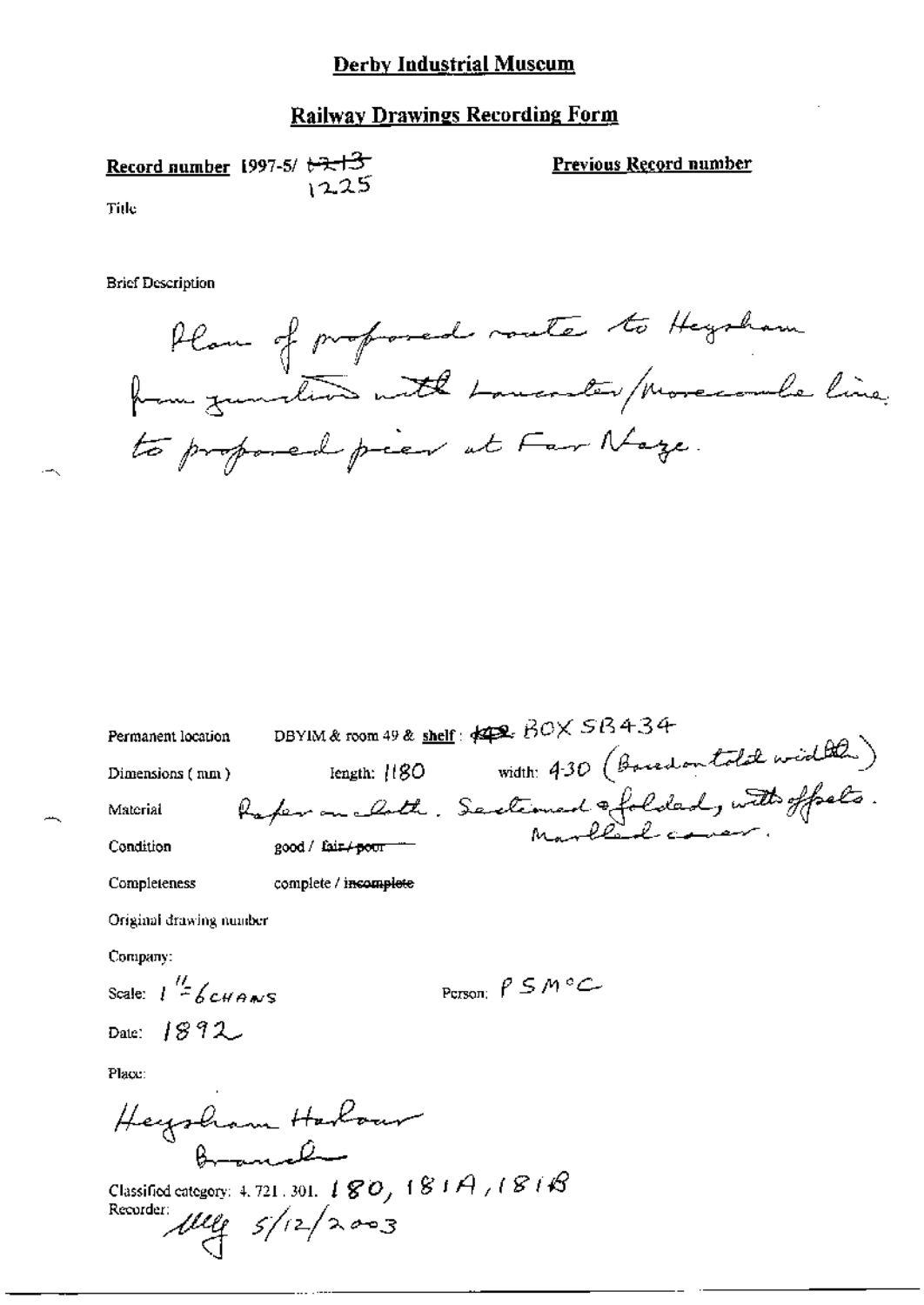## **Railway Drawings Recording Form**

Record number 1997-5/ $\beta$ - $\Theta$ <sup>-+</sup> Title

Previous Record number  $(22)$ MIDLAND RAILWAY  $ACTS$  1892895 HETSHAM BRANCHES

**Brief Description** 

Material

length:  $770$ 

width:  $570$ Poper on folice. Sectioned & folded

Condition

Completeness

complete / incomplete

good / fair + poer

Original drawing number SHEET |

Company: MR

Scale:  $l^{\dagger} = 3.156$  cHAINS

Person:

Date:

Place;

Heizzham Tunitan

 $180.$ Classified category: 4, 721, 301,  $(81A_7 + 81B_7)$ Recorder:  $lleqslant$   $5/12/2003$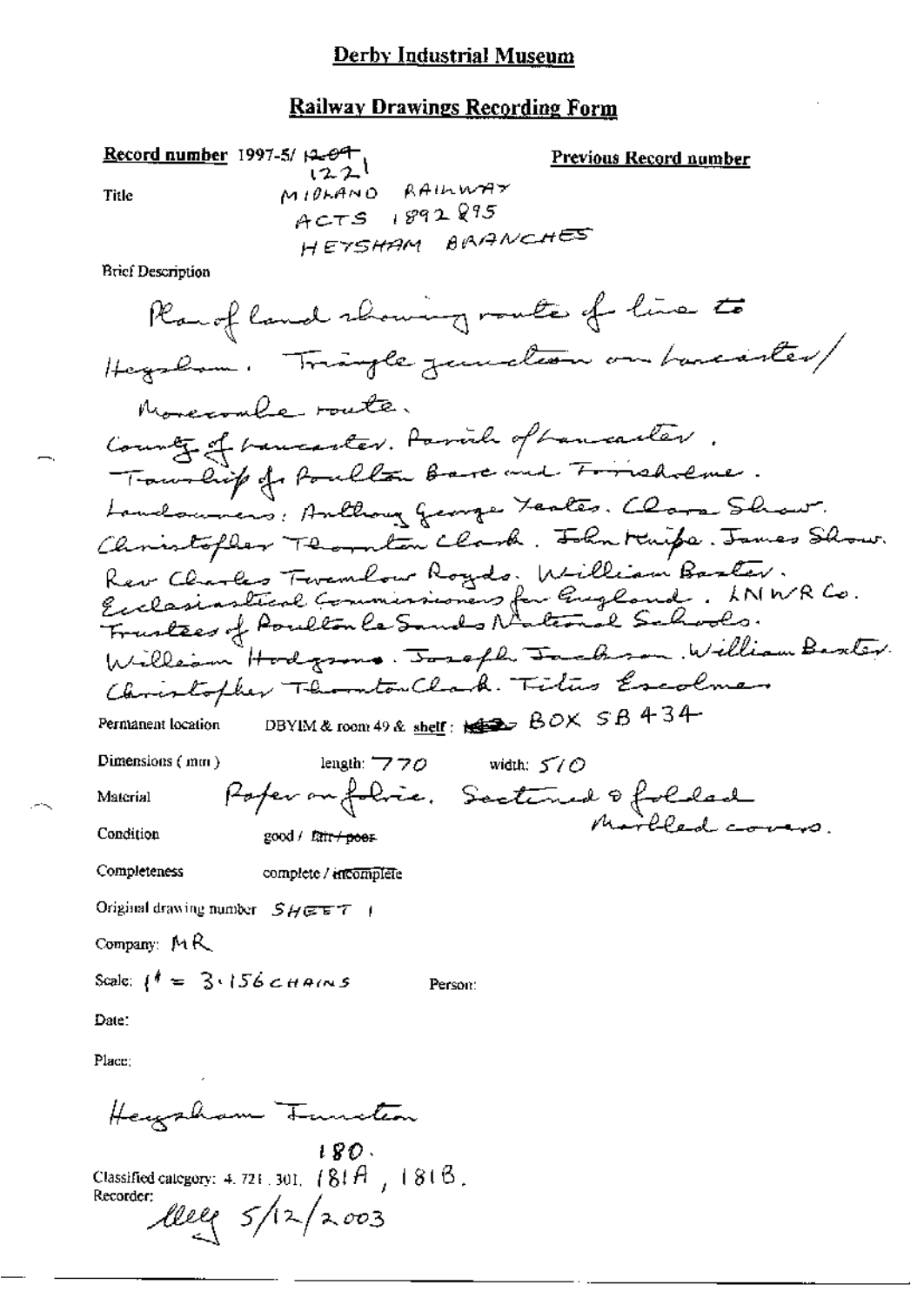Record number 1971-384/264.

*CATTEL* Previous Record number  $(3)$  +

Title

MORECAMBE BATH HOTEL

**Brief Description** 

Site plan showing position of Beth Holet and adjocent roads and buildings.

| Permanent location                    | DBYIM & room $49$ & shelf: $(1 \cdot 2)$ |               |  |  |
|---------------------------------------|------------------------------------------|---------------|--|--|
| Dimensions (mm)                       | length: 355                              | width: $550$  |  |  |
| Material                              | Paper on followic                        |               |  |  |
| Condition                             | good / fair+poor-                        |               |  |  |
| Completeness                          | complete / incomplete                    |               |  |  |
| Original drawing number               |                                          |               |  |  |
| Company: MR                           |                                          |               |  |  |
| Scale: (" = 10 $F$ e $\overline{r}$ T |                                          | Person: J H W |  |  |
| Dale: 22 Aug 1887                     |                                          |               |  |  |
| Place;                                |                                          |               |  |  |
| Morecombe                             |                                          |               |  |  |

Classified category: 4, 721, 301,  $\uparrow$   $\mathcal{C}$ Recorder:  $\mu$ tty 16/11/2001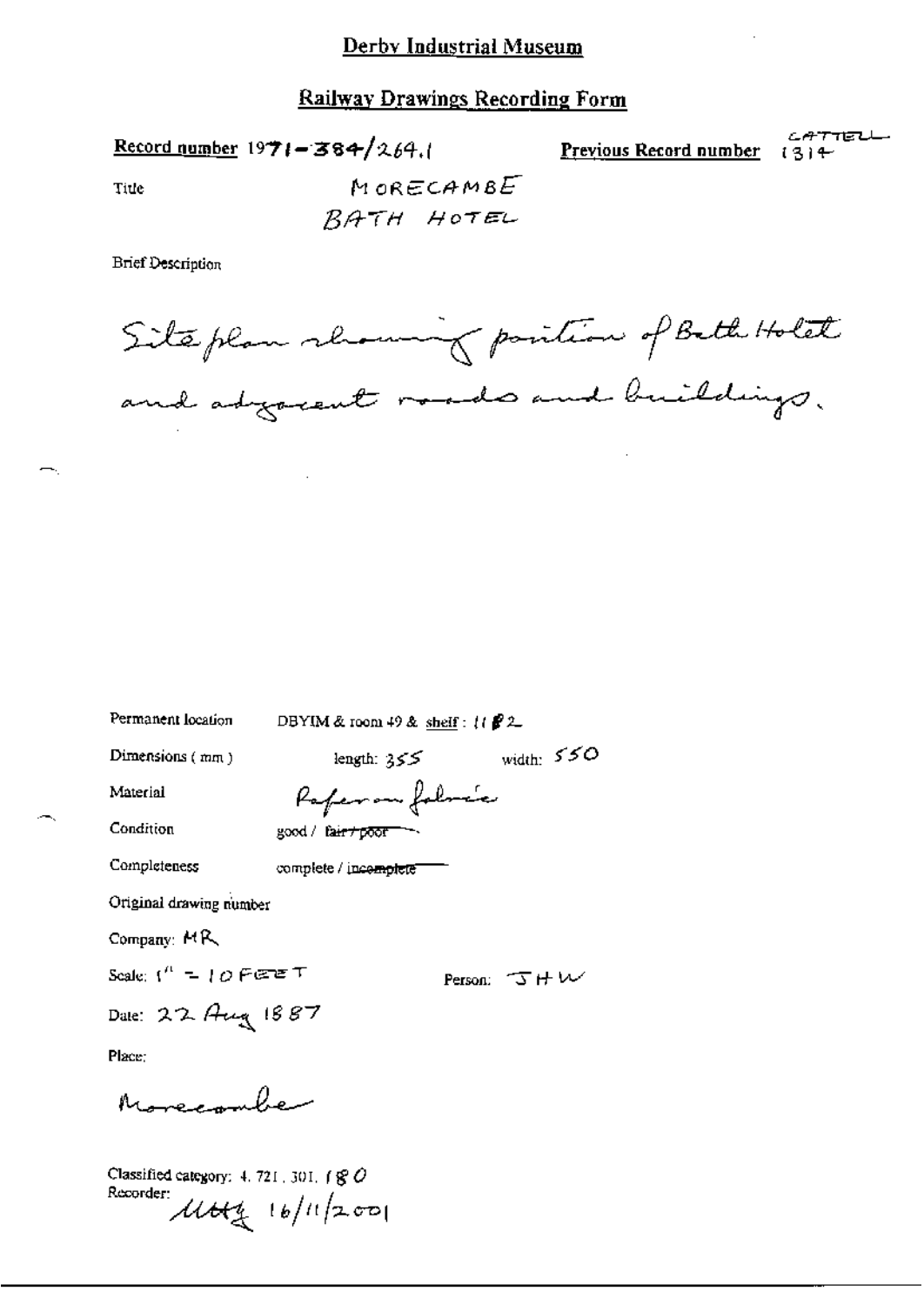CATTELL  $\frac{\text{Record number}}{1971 - 384}$  /264.2 **Previous Record number**  $\left(315\right)$ MIDLAND RAILWAY Tide KEY Map<br>SHEWING UALUABLE BUILDING SITES AT MORECAMBE **Brief Description** Map of part of Morecambe abounty railways, roads, harbour and two areas of land, Lots 1 to 14 and 15 to 48, for auction by Mr J Bushley Shorp, Auctioneer, woun in green.

Both Hotel rite in red.

Permanent location

DBYIM & room 49 & shelf: //f2

Dimensions (mm)

width:  $425$ length:  $50$ 

Material

Roper  $\frac{1}{2}$  and  $\frac{1}{2}$  fair / poor  $\frac{1}{2}$ 

Condition

Completeness

complete / inasmalete-

Original drawing number

Company: MR

Scale:  $\int'' z \cdot \mathcal{G} \, c_1 t \mathcal{A} \, t \mathcal{M} \mathcal{S}$ 

Date: 2 Aug 1878

Place:

 $\mu_{\rm 1}$ 

Classified category:  $\pm$  721, 301,  $\pm$   $\mathcal{G}\circ\mathcal{O}$ Recorder:  $\mu$ uy 16/11/2001

Person: John Sterland Gratton Devlin

JF Masser 8500 Lithographers<br>Victoria Baildings Borgar Louie مصيب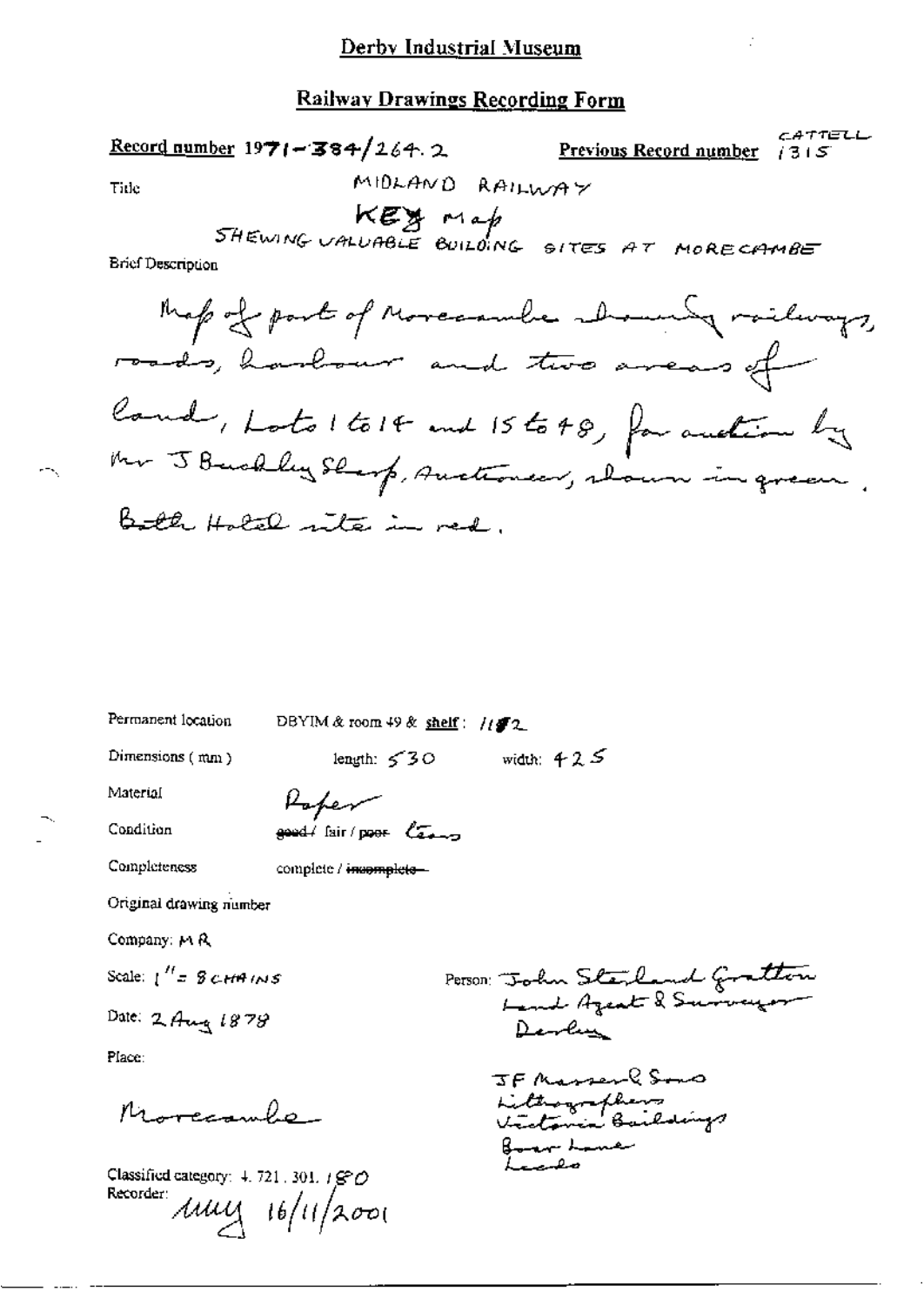#### **Railway Drawings Recording Form**

Record number 1971-384/252

CATTELL Previous Record number 1284

Title

NORTH WESTERN RAILWAY MORECAMBE BRANCH

Lancaster & Carlisle Railway

**Brief Description** 

Plan a clevation of hidge crassing River Lune with new alignment for pablic road. 120 span iron anch.

Permanent location DBYIM & room 49 & shelf:  $1192$ 

Dimensions (mm)

length:  $5/5$ width:  $375$ 

Material

سهفها

Condition

good / fair+poor

Completeness

complete / incomplete-

Original drawing number

Company: Northhertern Railway Scale:  $\int_0^{T} z Q O F E E T$ 

Person:

Date:  $949$ 

Place:

<u>romando</u> Lancenter

Classified category: 4, 721, 301, | 80 Recorder:  $104 - 9/11/2001$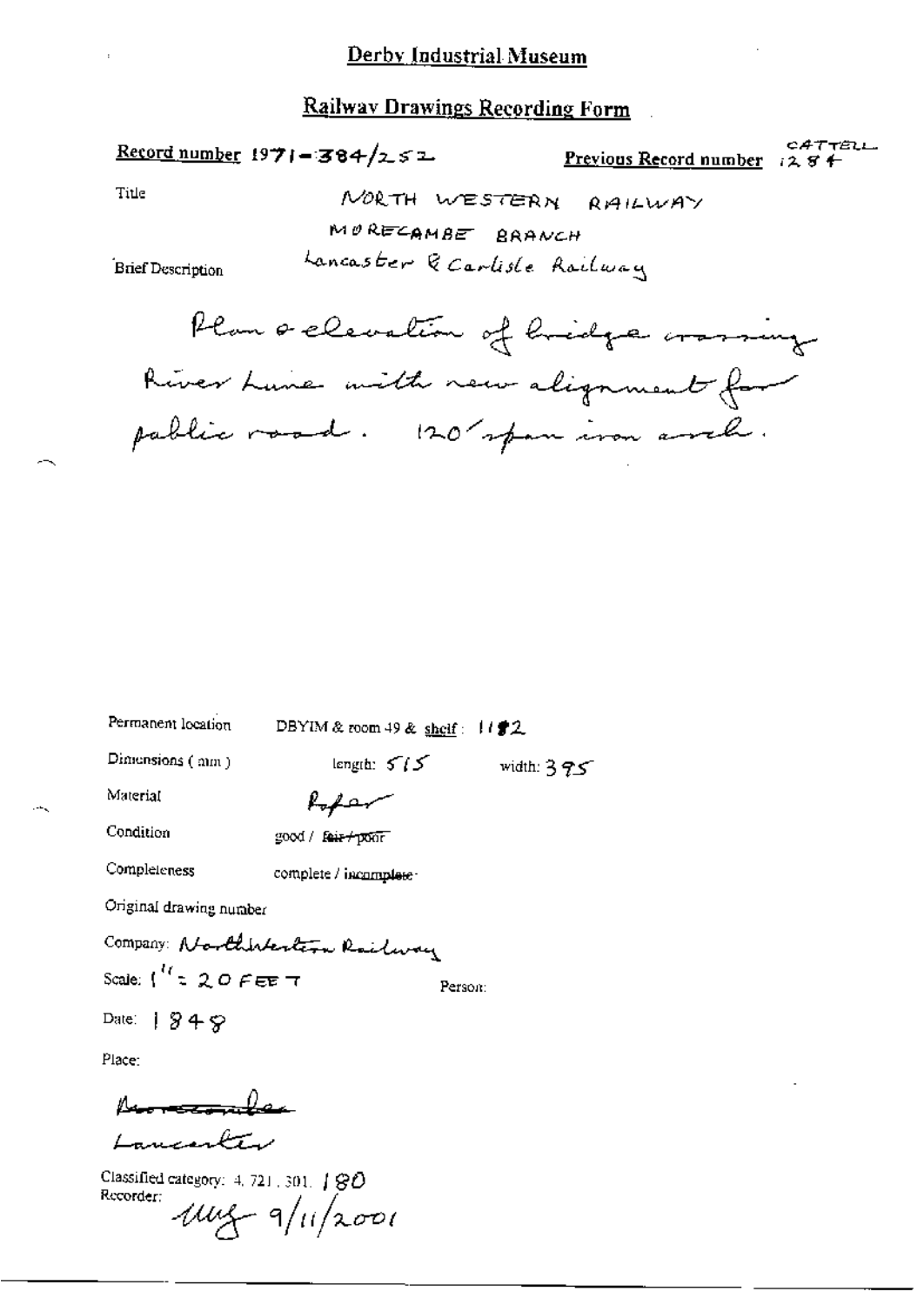## **Railway Drawings Recording Form**

| <u>Record number</u> 1997-5/994-, (                                                                   | Previous Record number HRP132/1106 |
|-------------------------------------------------------------------------------------------------------|------------------------------------|
| COONTY OF LANCASTER<br>Tiue                                                                           |                                    |
| PARISH OF POULTON BARE AND TORRISHOLME<br>FORMERLY<br><b>Brief Description</b><br>PARISH OF LANCASTER |                                    |
| Plan et increambre Station avec und                                                                   |                                    |
| Harbour Sedengs (port missing) showing                                                                |                                    |
| roads, buildings, watercourses and                                                                    |                                    |
| avea fland to vouth coloured for                                                                      |                                    |
| development, Midland Hotel on foreshore.                                                              |                                    |
| Promenade transvay arouses hadaur sidings.                                                            |                                    |
|                                                                                                       |                                    |
|                                                                                                       |                                    |

| Permanent location        | DBYIM & room 49 & shelf: $\{3, 3\}$ |         |              |     |
|---------------------------|-------------------------------------|---------|--------------|-----|
| Dimensions $(mn)$         | length: $870^\circ$                 |         | width: $540$ |     |
| Material                  | Paper, brittle                      |         |              |     |
| Condition                 | agreby fair / poor                  |         |              |     |
| Completeness              | complete/incomplete and message     |         |              |     |
| Original drawing number   | Sheet $57, x_{500}$                 |         |              | 140 |
| Company: $H \mathbb{R}$ . |                                     |         |              |     |
| Scale: $1'' = 2c+Ans$     |                                     | Person: |              |     |
|                           |                                     |         |              |     |

Date:

Place:

Novecombe

Classified category: 4.721, 301. |  $8^{\circ}$ <br>Recorder:  $MCl$  |  $0/12/1999$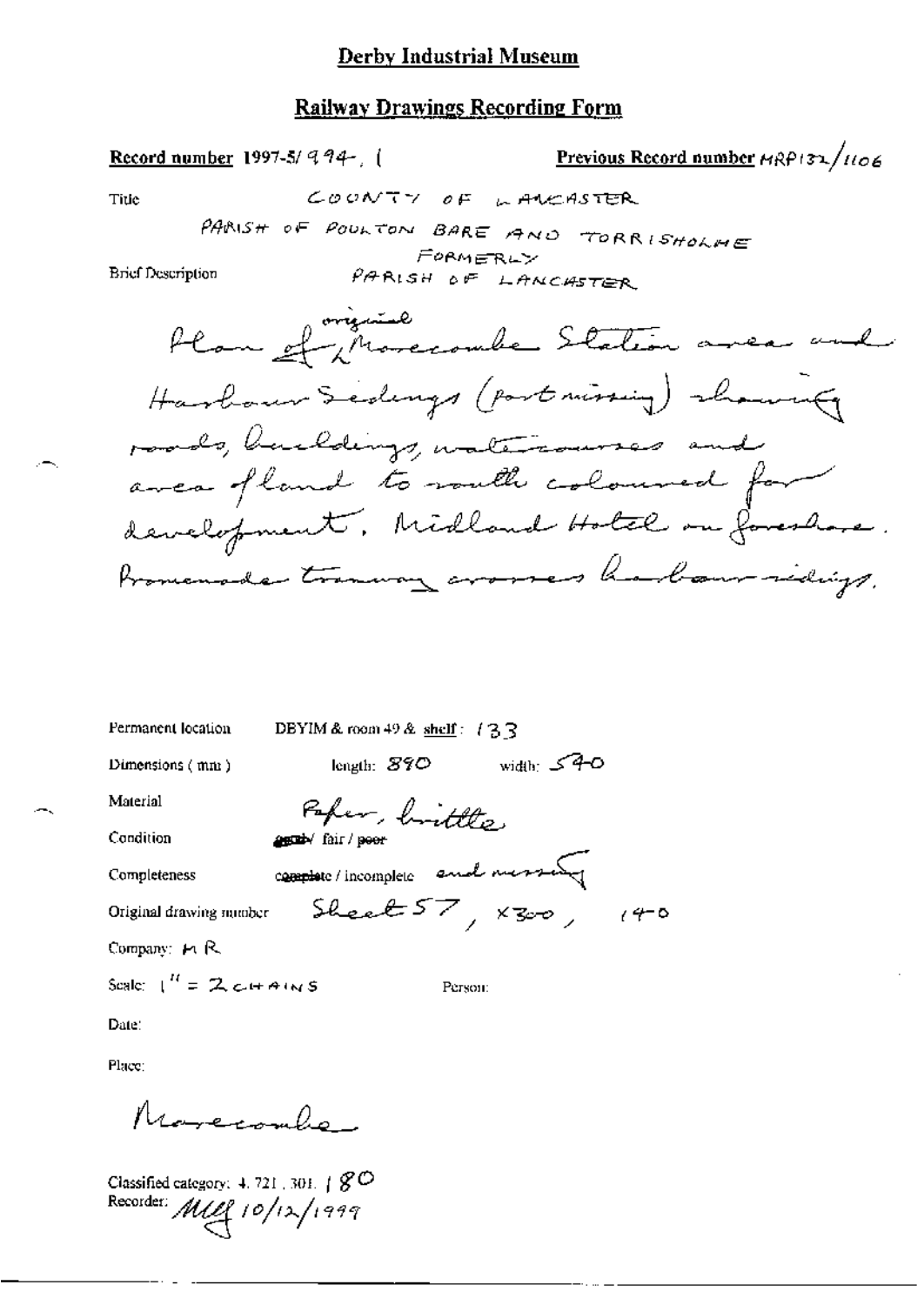## **Railway Drawings Recording Form**

## Record number 1997-5/994.2.

Previous Record number MRP132/1106

Tide

**Brief Description** 

Prent from plan manning new station on rite of old comings and ridings and only arears of land to south of station shall blue<br>for housing development and new roads, 1, 2, 3.<br>West land road entended. are trail to harbour, but Area AS haded perha, by promenale

| Permanent location | DBYIM & room 49 & shelf: $+3\sqrt{3}$ |
|--------------------|---------------------------------------|
|--------------------|---------------------------------------|

length:  $\mathcal{G}\mathcal{O}\mathcal{O}$ 

Dimensions (mm)

width:  $535$ 

Material

Peper

Condition

Completeness

complete / incomplete-

 $good /$  fair  $f$  poor  $\blacksquare$ 

Original drawing number  $\times$  3 $\infty$  (4-0

Company: MR

Scale:  $1'' = \lambda_{CHAMS}$ Person:

Date: 24 OCT 1910

Place:

Morecombe

Classified category: 4, 721, 301, 180 Recorder:

leux 10/12/1999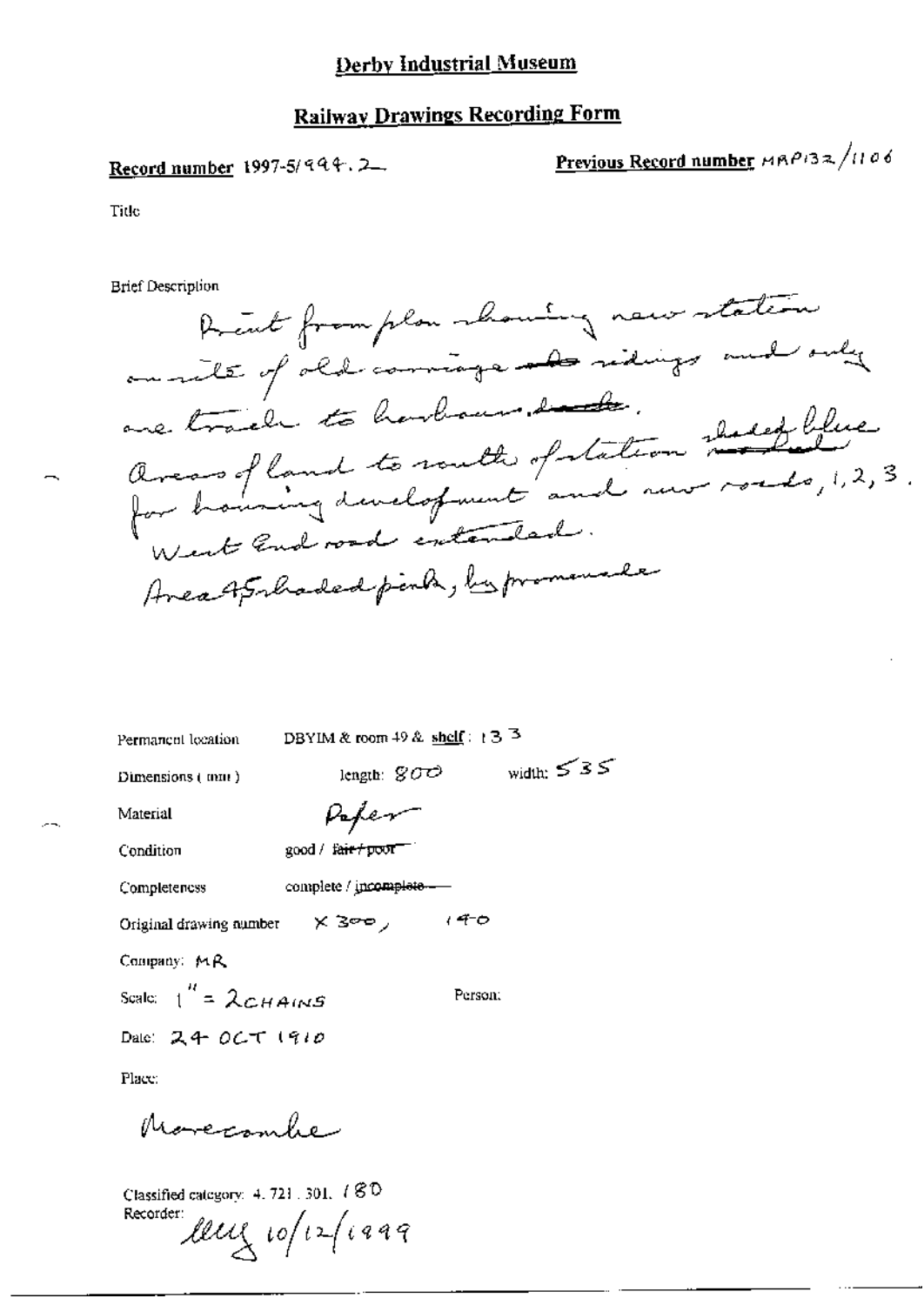## Record number 1997-5/ 994.3

Previous Record number MRP132/1106

Title

**Brief Description** 

Prent from plan showing new station on rite of old comings redeings and only one track to harlow. Over of land to rouble of station marked with brown roads as pink, yellow & blue boundaries. areas shown in my ods.

| Permanent location           | DBYIM & room $49$ & shelf $\cdot$ (33 |              |
|------------------------------|---------------------------------------|--------------|
| Dimensions (mm)              | length: $800$                         | width: $535$ |
| Material                     | Vaper                                 |              |
| Condition                    | good / <del>fair / poor -</del>       |              |
| Completeness                 | complete / incomplete                 |              |
| Original drawing number      | $\times$ 300 $\times$                 | 140          |
| Company: $M\mathcal{R}$      |                                       |              |
| Scale: $1'' = 2c+4mS$        |                                       | Person:      |
| Date: 10 $0 \text{ Fc}$ 1910 |                                       |              |

Place:

Movecombie

Classified category: 4, 721, 301, 180 Recorder:  $\mu$ ey 10/12/1999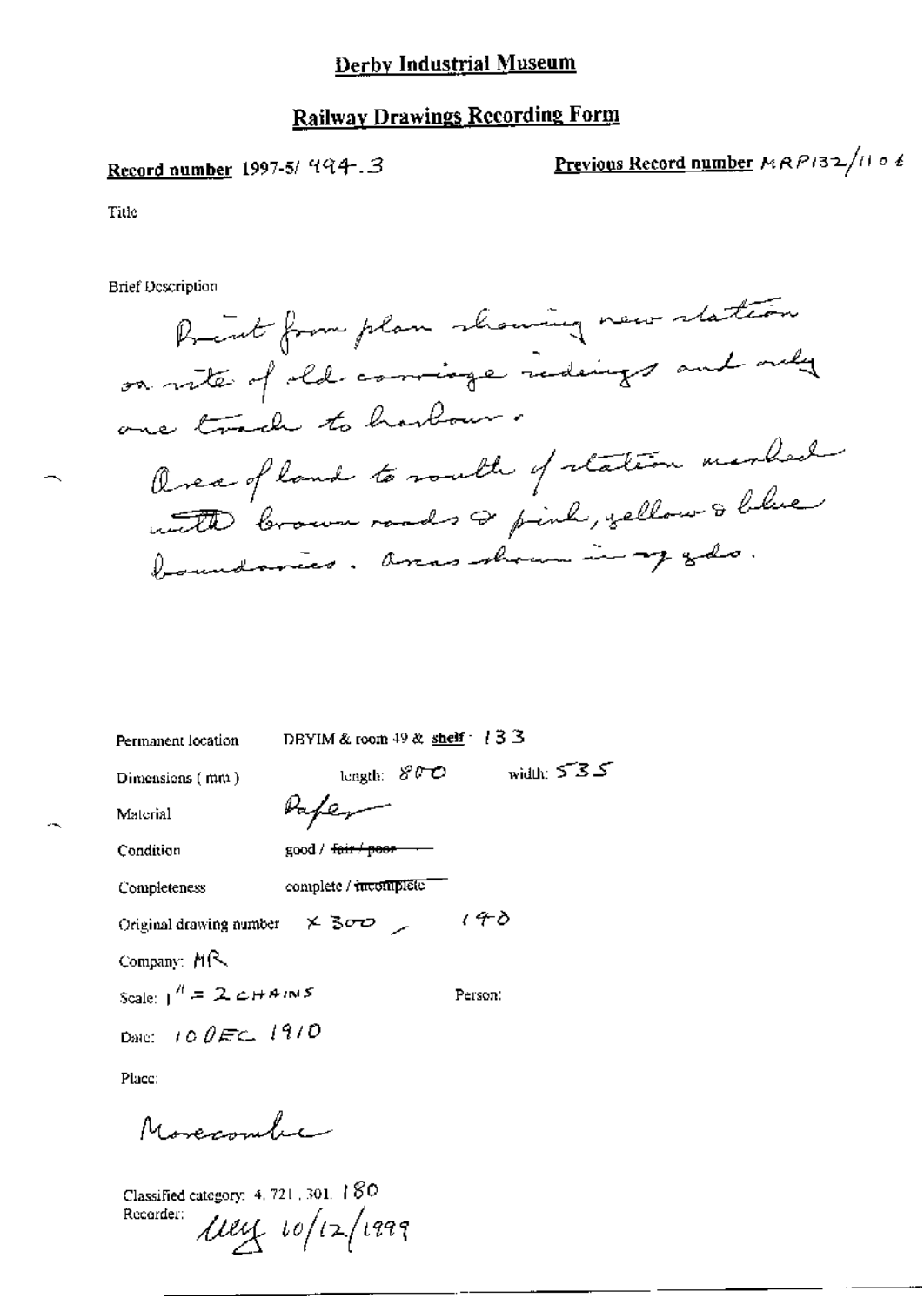## **Railway Drawings Recording Form**

# Record number 1997-5/ 994.4

Previous Record number HRP132/1106

Title

**Brief Description** 

frent fromplan showing new station an rite of old comings ridings and only one track to harbour. Reduced redings in barbour area removed. area of land to routh of station marked with invition to rad layout, position of neuromands off extended west End Road to medical chair

| Permanent location                                 | DBYIM & room $49$ & shelf: $133$ |              |
|----------------------------------------------------|----------------------------------|--------------|
| Dimensions (min.)                                  | length: $825$                    | width: $610$ |
| Material                                           | poper-                           |              |
| Condition                                          | good / fa <del>n / poor -</del>  |              |
| Completeness                                       | complete / incomplete.           |              |
| Original drawing number $\times$ 3 $\sigma$ $\sim$ |                                  | 140          |
| Company, M R                                       |                                  |              |
| Scale: $1'' = 2c \mu A \mu N S$                    |                                  | Person:      |
| Date: 28/V0V 1910                                  |                                  |              |

Place:

Nurecombe

Classified category: 4, 721 , 301.  $\sqrt{80}$  $\mu$ uy 10/12/1999 Recorder: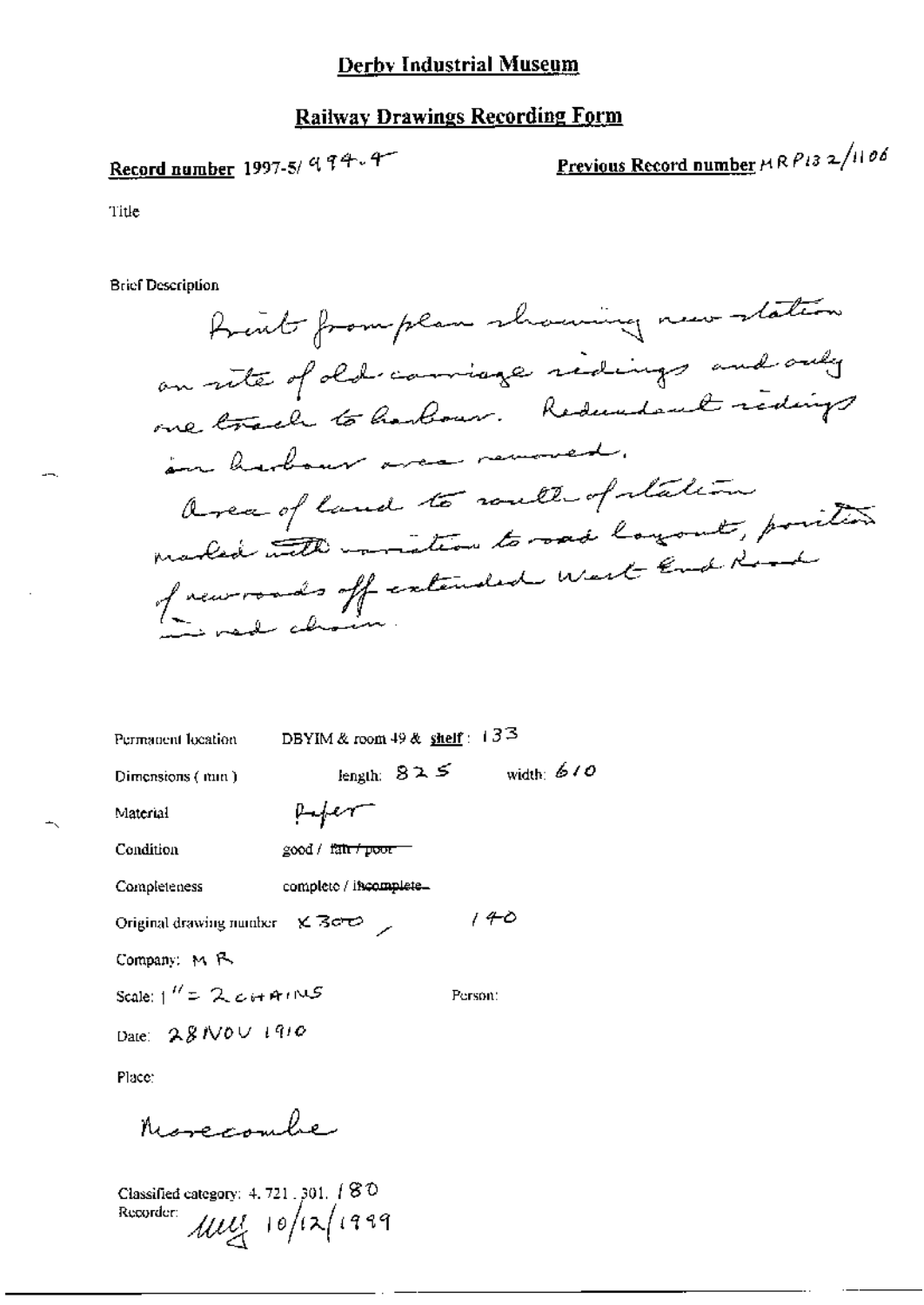## **Railway Drawings Recording Form**

## Record number 1997-5/ 994.5

Previous Record number  $MRP_132/1106$ 

Title

жN,

**Brief Description** 

DBYIM & room 49 & shelf: 13 3 Permanent location length:  $795$  width:  $535$ Dimensions (mm) Material Paper Condition good / fair / pnnr **Completeness** complete / incomplete  $140$ Original drawing number  $\times$  30–0  $\lambda$ Company:  $M$ <sup>R</sup> Scale,  $l'' = 2e^{i4A}l''$ Person: Date:

Place:

Morecombe

Classified category: 4, 721, 301, 180 Recorder; leeg 10/12/1999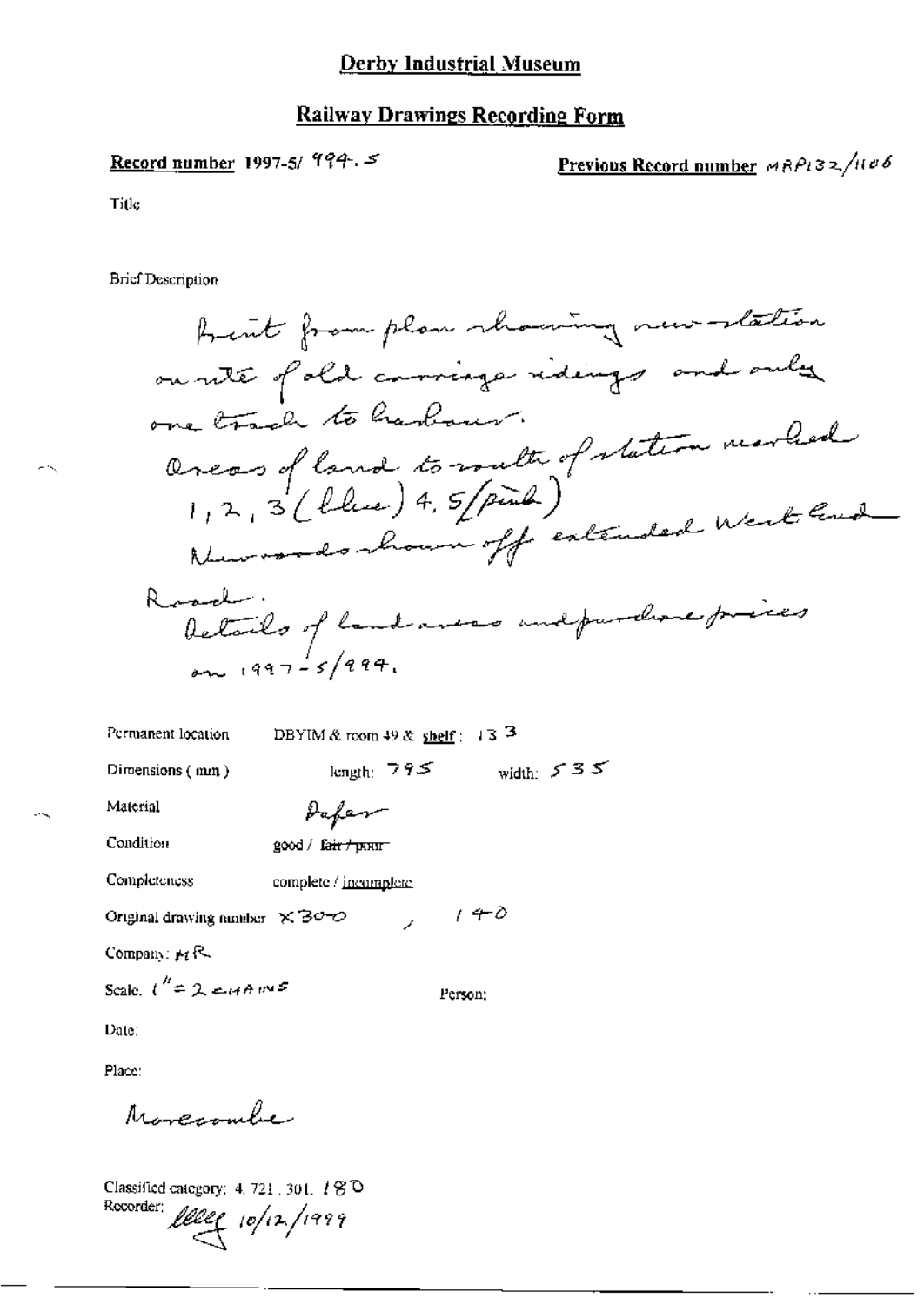## Railway Drawings Recording Form

Record number 1997-5/ 999.6

Previous Record number 1982/106

Title

**Brief Description** 

| Permanent location               | DBYIM & room 49 & shelf : $\sqrt{3}$ 3 |              |
|----------------------------------|----------------------------------------|--------------|
| Dimensions (mm)                  | length: $850\,$                        | width, $595$ |
| Material                         | Poper                                  |              |
| Condition                        | good / fair / poor                     |              |
| Completeness                     | complete / incomplete                  |              |
| Original drawing number          | x300, 140                              |              |
| Company: H R                     |                                        |              |
| Scale: $\int_0^R = 2c \pi A/N.5$ |                                        | Person:      |
| Date: $10\text{ }00 = 1910$      |                                        |              |

Place:

۰.

Morecomber

Classified category: 4.721.301. 180<br>Recorder:  $\mathcal{U}\mathcal{U}\left\{\begin{array}{c}\n u \in \mathcal{U} \\
u \in \mathcal{U}\n\end{array}\right\}$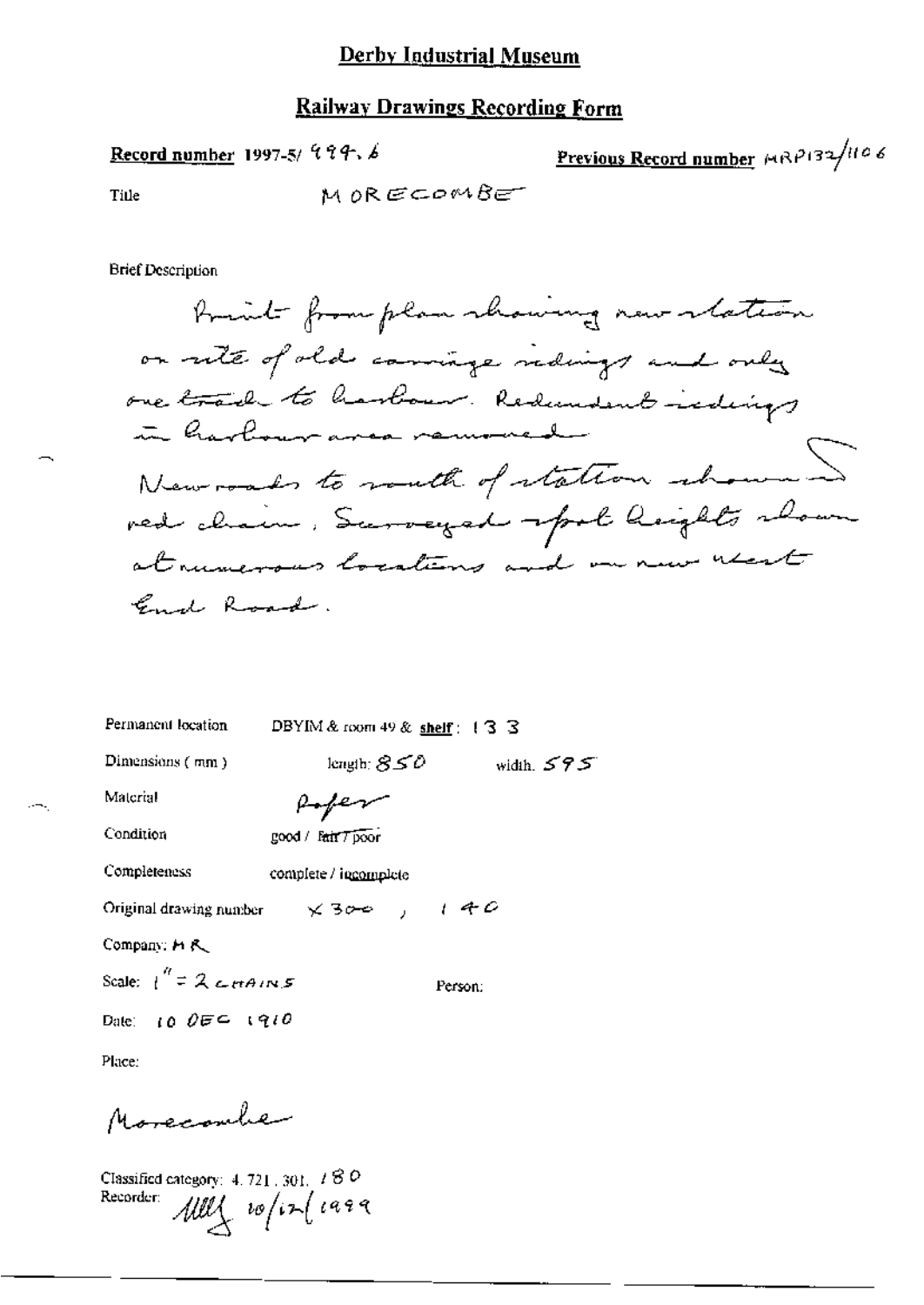Record number 1997-5/ 994.7

Previous Record number 19RP132/1106

Title

M ORECOMBET

**Brief Description** 

Rent from plan showing new station on rite of old corriage sidings and only one track to hooboar. Redundent redings in leadour anea removed New roads to roads of station abound, around. rome light brown. Land height contains at 5' intervals platted in red chain MR boundaries shown I green around station avec and for harbour foreshore.

| Permanent location                                 | DBYIM & room $49$ & shelf: 13 3 |              |
|----------------------------------------------------|---------------------------------|--------------|
| Dimensions (mm)                                    | length: $920$                   | width: $630$ |
| Material                                           | Paper                           |              |
| Condition                                          | good / fair / poor              |              |
| Completeness                                       | complete / <b>taecomplete</b>   |              |
| Original drawing number $\times$ 3 $\sim$ $\infty$ |                                 | , 140        |
| Company: $M R$                                     |                                 |              |
| Scale: $\frac{1}{1}$ = 2 c+ AINS                   |                                 | Person:      |
| Date: 13 $0.5 - 1.510$                             |                                 |              |

Place.

Morenola

Classified category: 4, 721, 301, 180 Recorder:  $\mu_{2}$   $\frac{1}{2}$   $\frac{1}{2}$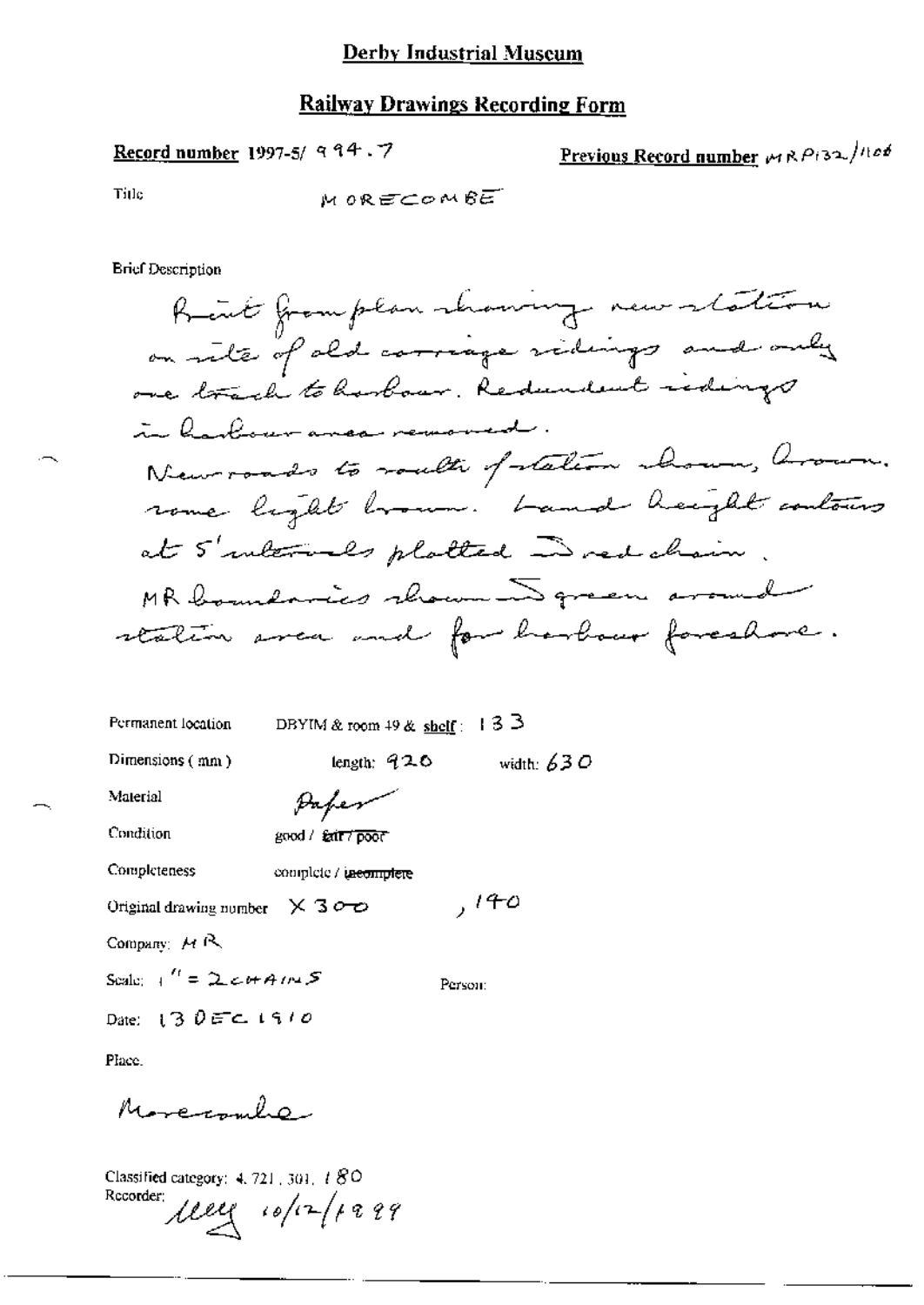## **Railway Drawings Recording Form**

Record number 1997-5/7794.8

Previous Record number ARP132/1106

Title

 $M.R.$ MORECOMBE NEW ROAD TO CATTLE FIELDS

**Brief Description** 

Cross sections, plan and longitudinal rection of new road off promounds up part MR Holats pardem to cattles fields.

| Permanent location                                                                                                                               | DBYIM & room $49$ & shelf: $133$ |               |              |
|--------------------------------------------------------------------------------------------------------------------------------------------------|----------------------------------|---------------|--------------|
| Dimensions $(mn)$                                                                                                                                |                                  | length: $565$ | width. $540$ |
| Material                                                                                                                                         | sofer                            |               |              |
| Condition                                                                                                                                        | good / fait / poor               |               |              |
| Completeness                                                                                                                                     | complete / incomplete            |               |              |
| Original drawing number                                                                                                                          |                                  | x300 / 140    |              |
| Company: $M \uparrow$<br>Scale: $t'' = 41.66$ FEET. PLAN<br>Scale: $t'' = 20$ FEET. CROSS SECTIONS Person:<br>$t'' = 10$ FEETO SECTION, VERTICAL |                                  |               |              |
| Place:<br>Moreomber                                                                                                                              |                                  |               |              |

Classified category: 4, 721, 301,  $18^{\circ}$ Recorder: lug white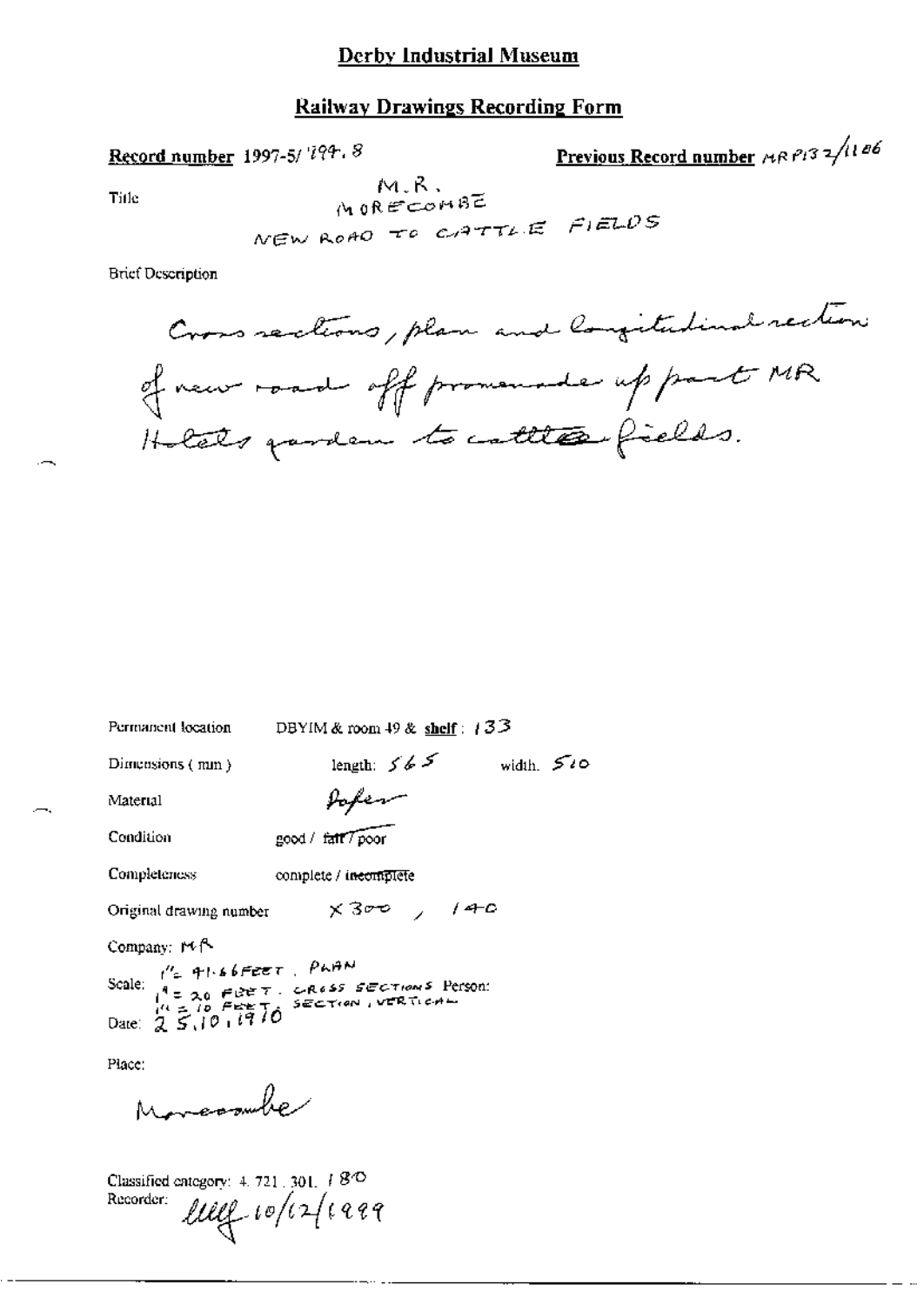## **Railway Drawings Recording Form**

Previous Record number 
$$
MRP
$$
  $132 / 1106$ 

Tine

MORECOMBE SECTIONS OF PROPOSED NEW ROADS  $AWD$ HIGHFIELD CRESCENT

Brief Description

Record number 1997-5/494.9

| Permanent location            | 133<br>DBYIM & room $49$ & shelf: |
|-------------------------------|-----------------------------------|
| Dimensions (mm)               | width: $480$<br>length: $675$     |
| Material                      | Tracing folvec                    |
| Condition                     | good / fair (poor-                |
| Completeness                  | complete / incomplete"            |
| Original drawing number       | 147<br>$\times$ 3 $\sigma$ 0      |
| Company: $M^A$                |                                   |
| Scale: $1'' = 1$ CHAIN. HORIZ | Person:                           |

Date:

Place:

 $\ell_{\rm e}$ Morecom

Classified category: 4, 721, 301, 1 80 Recorder: lece 10/12/1299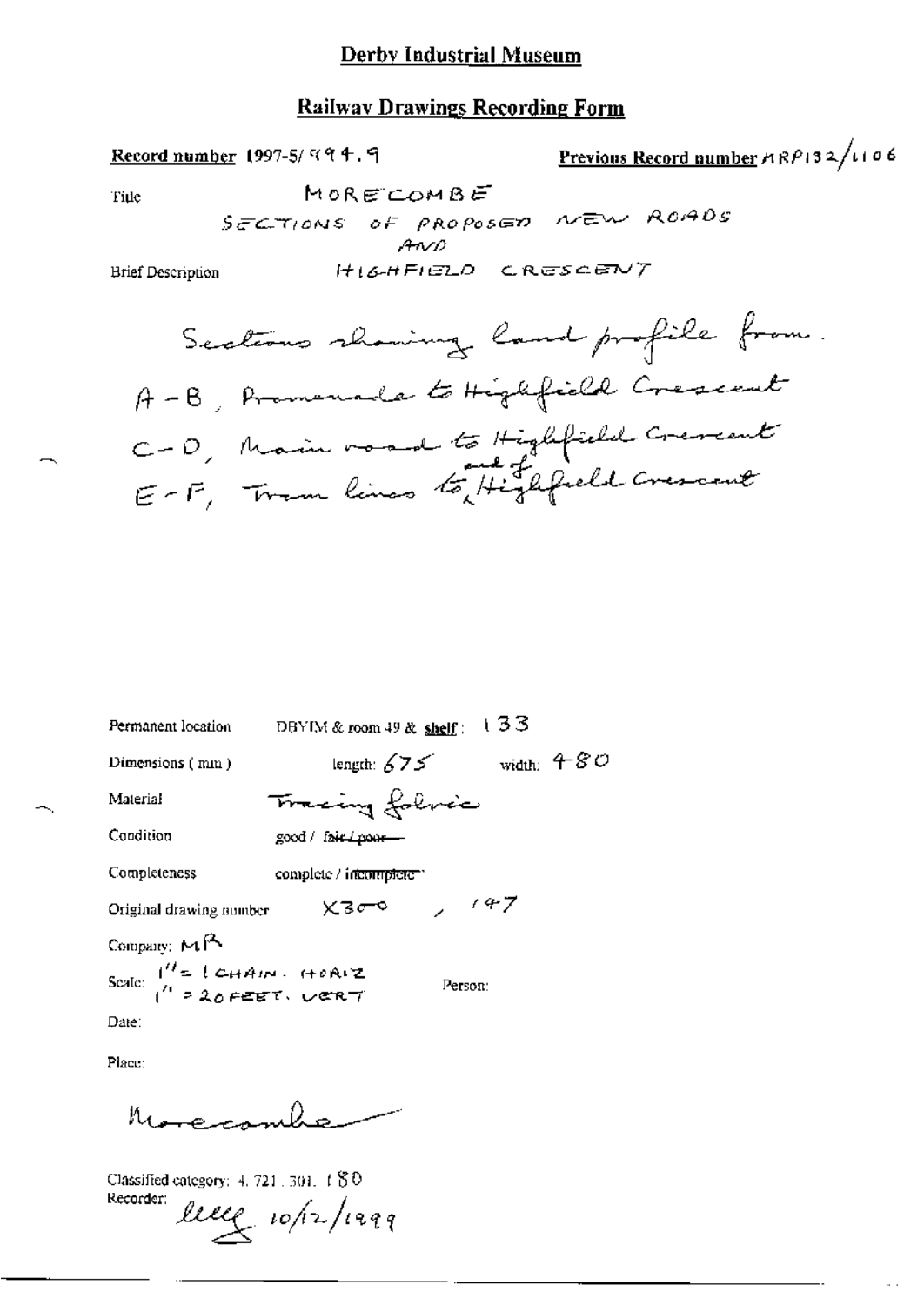## **Railway Drawings Recording Form**

Record number 1997-5/  $994, 10 - 12$  Previous Record number  $MRP132/1106$ 

Title

-.

ж,

Morecomber

**Brief Description** 

Documents relating to land sales.

 $qq4.10 - SB311$  $qq4.11 - 58310$  $994.12 - 58310$ 

| Permanent location      | DBYIM & room $49$ & shelf. $\blacktriangleleft$ | 0291    | $\frac{\beta_{\text{core}}\text{SB}}{310}$ |  |
|-------------------------|-------------------------------------------------|---------|--------------------------------------------|--|
|                         |                                                 |         |                                            |  |
| Dimensions (mm)         | length: $205$                                   |         | width: $335, 260, 170$                     |  |
| Material                |                                                 |         |                                            |  |
| Condition               | good / <i>Smit</i> / poor                       |         |                                            |  |
| Completeness            | complete / incomplete                           |         |                                            |  |
| Original drawing number |                                                 |         |                                            |  |
| Company: MR             |                                                 |         |                                            |  |
| Scale: -                |                                                 | Person: |                                            |  |
| Date:                   |                                                 |         |                                            |  |
| Place:                  |                                                 |         |                                            |  |
| سفىمىسىسىس              |                                                 |         |                                            |  |

Classified category: 4, 721, 301, 1 80 Recorder:  $10021099$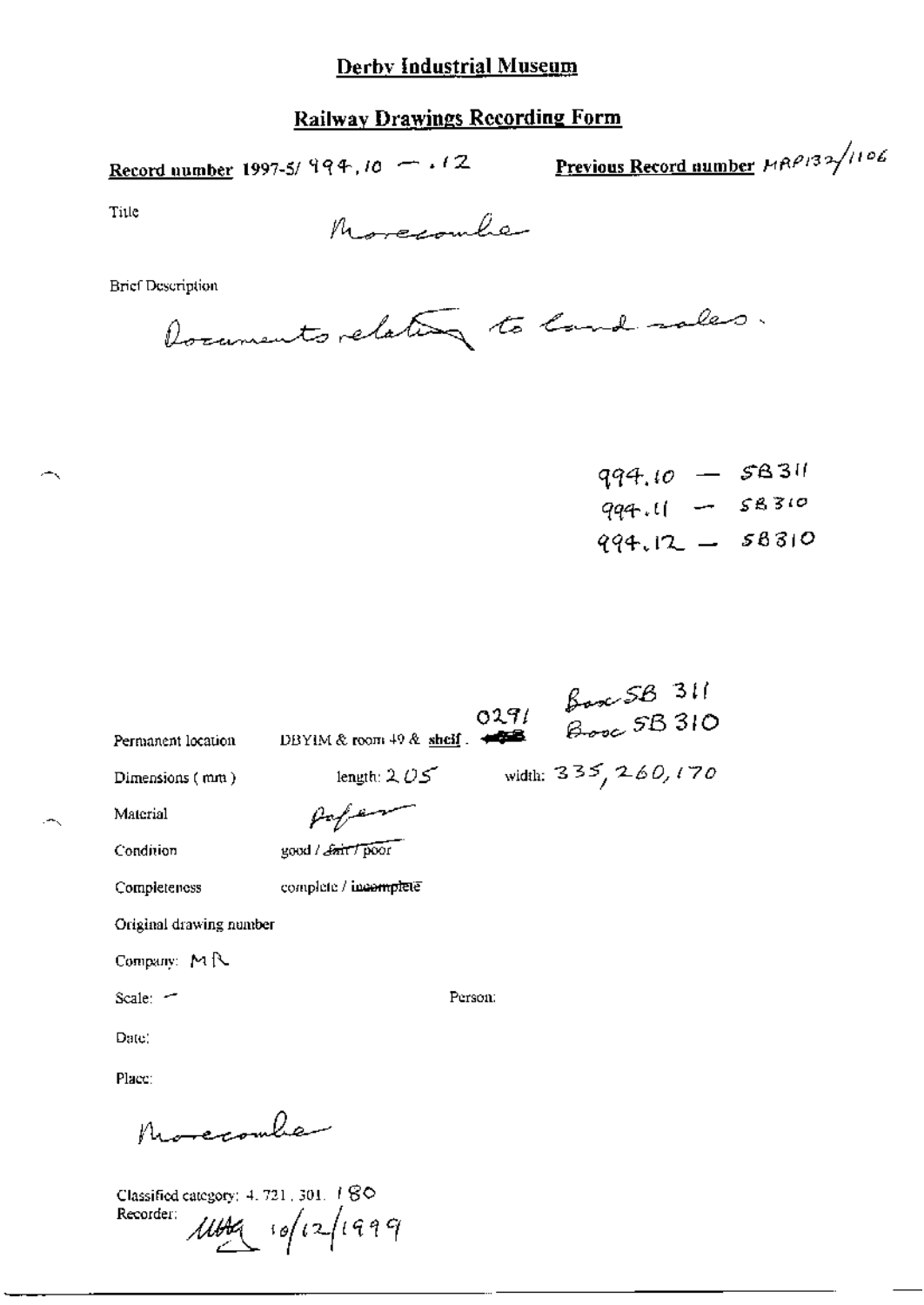## **Railway Drawings Recording Form**

## Record number 1997-5/122.2

Previous Record number  $\mu$ RP 132/124

Title

MORECOMBE

**Brief Description** 

Plan of land (location un specified) marked out in 43 lots. Plats mutable for house building. Roads and back

| Permanent location               | DBYIM & room $49$ & shelf: $60$                        |  |
|----------------------------------|--------------------------------------------------------|--|
| Dimensions (mm)                  | length: $975$ width: $990$                             |  |
| Material                         | Paper on fabric                                        |  |
| Condition                        | good / fair / poor-                                    |  |
| Completeness                     | complete / i <del>ncomplete</del>                      |  |
| Original drawing number          |                                                        |  |
| Company: $\rho$                  |                                                        |  |
| Scale: $1'' = 40$ FEE 7          | Person:                                                |  |
| Date: $\lceil \cdot \rceil$ 878] |                                                        |  |
| Place:<br>Marconnac              |                                                        |  |
|                                  |                                                        |  |
|                                  | Classified category: 4, 721, 301 $4.2$ $7.7$ $10^{-1}$ |  |

Recorder:  $\mu$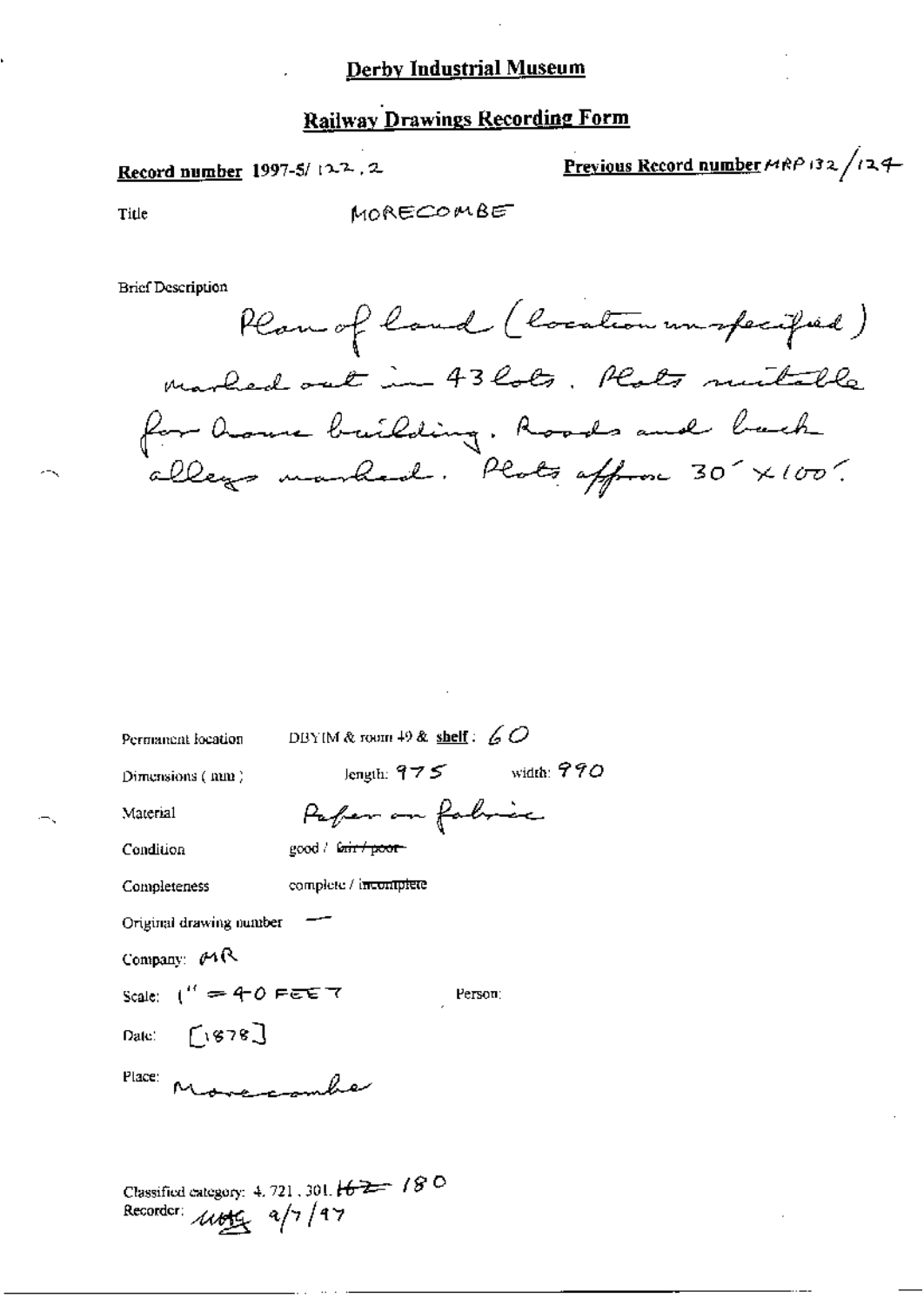## Railway Drawings Recording Form

Record number 1997-5/ $10^{26}$ 

Previous Record number  $\mu$ RP132/1148

Title

**Brief Description** 

Permanent location

DBYIM & room 49 & shelf :  $+3$   $5$ 

Dimensions (mm)

length:  $830$  width:  $660$ Poper on folice

 $74-19$ 

Material

Condition

good / fatt7 poor

Completeness

complete / insemplete

Original drawing number  $USS$ 

Company:

Scale:

Person:  $C \subseteq D$ 

Date:  $Seft1889$ 

Place:

Morecombe

Classified category: 4, 721, 301,  $\pm$   $\mathcal{G}$  O Recorder leve 23/12/1999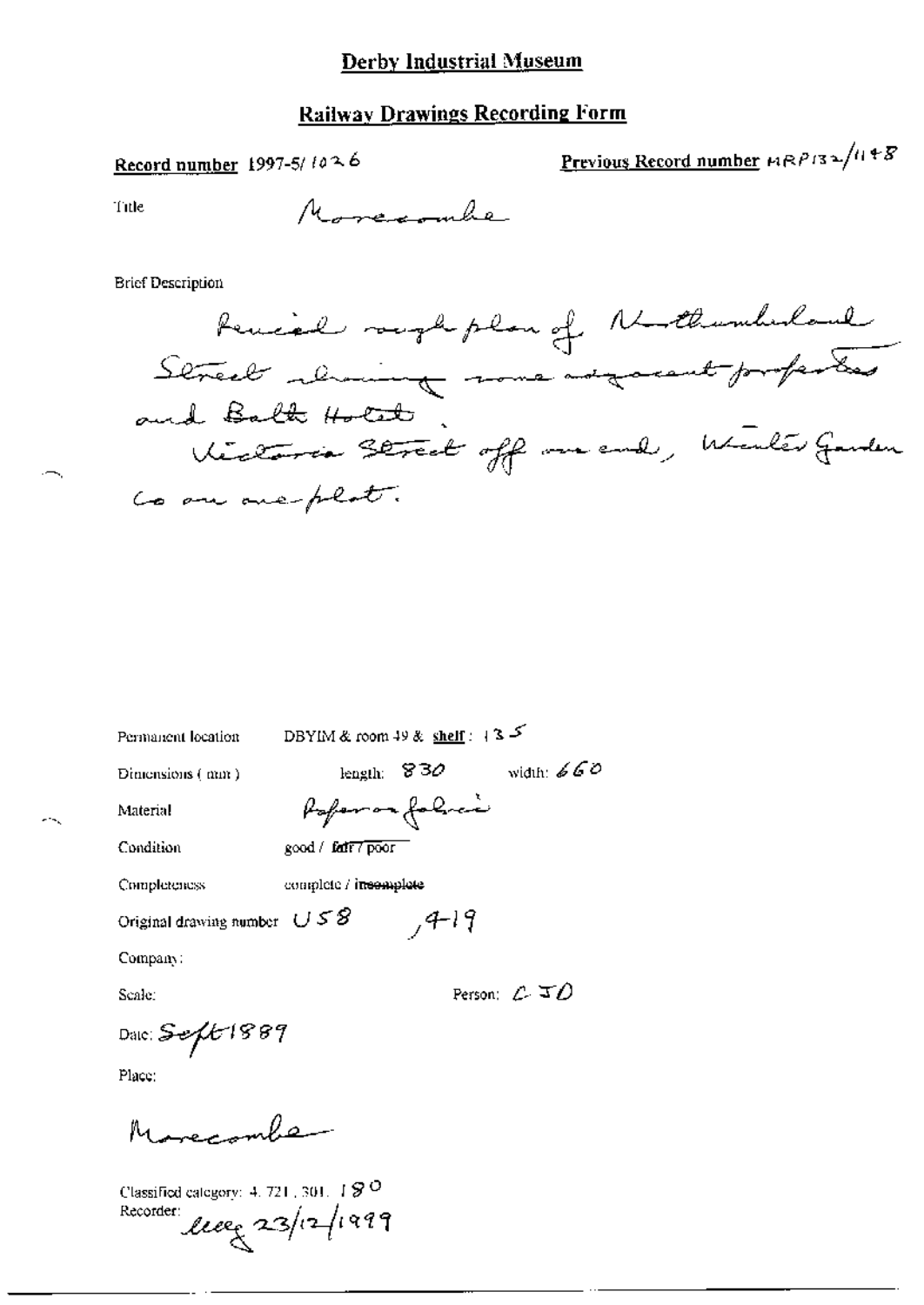## **Railway Drawings Recording Form**

#### Record number  $1997-5/12^2$

Previous Record number  $MRP$  (32/124-

Title

**Brief Description** 

Plan of land adjacent to promenade marked out in 35 Rots. Plats mitable for house bailding each offer 30'x 120' situated south of LNWR holed

DBYIM & room 49 & shelf:  $60$ Permanent location length:  $2820$  width:  $980$ Dimensions (mm) Paper on foloir Material good / f<del>orry poor</del> Condition complete / incomplete = Completeness Original drawing number Company: MR Scale:  $1'' = 40$  FEET Person:  $JA$  Lewlys Date: Feb 12,1878 Place: Marccombe

Classified category: 4. 721. 301.  $46.22$  /  $80$ Recorder: UNC 9/7/97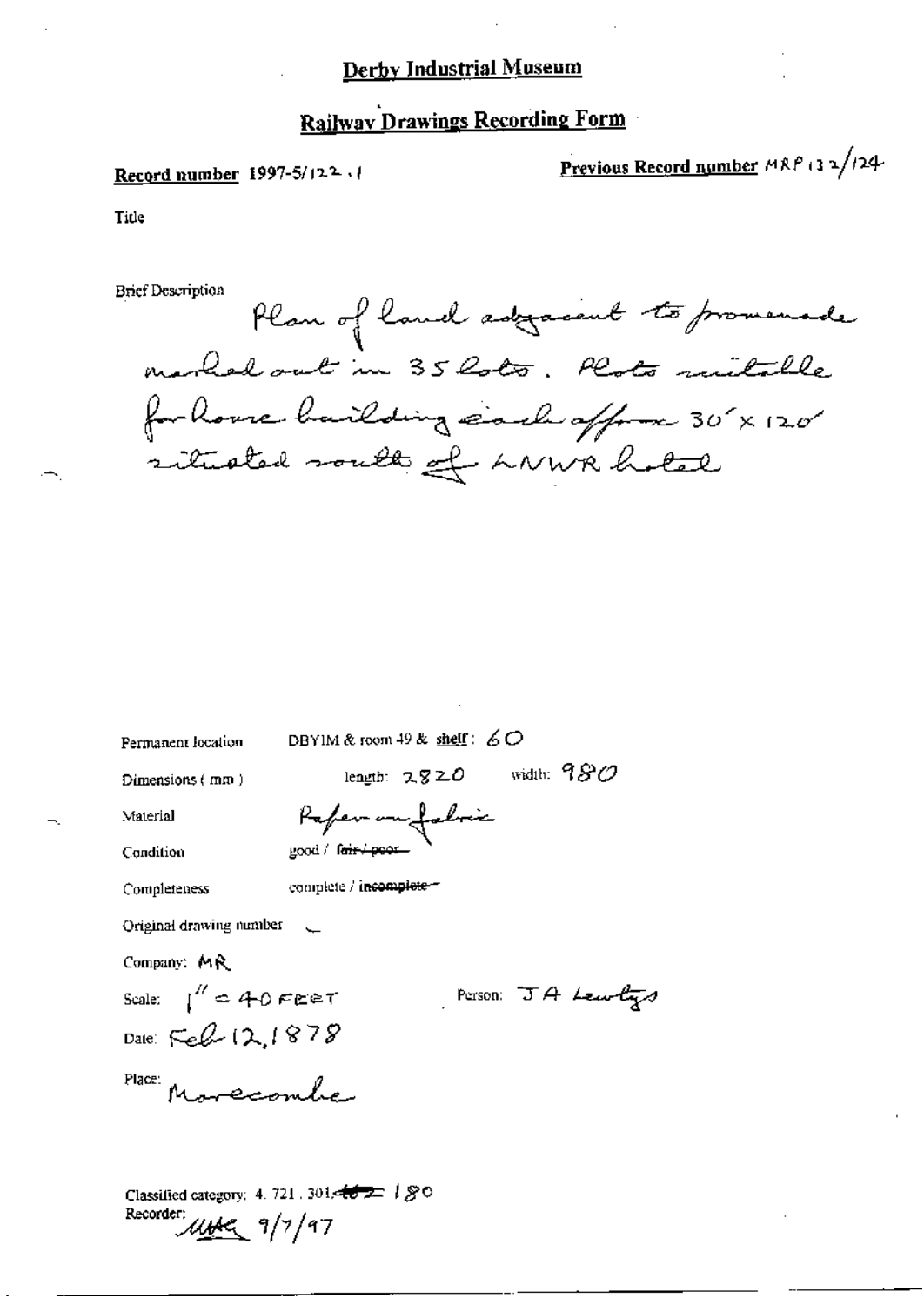## Record number 1997-5/414-

 $\ddot{\phantom{a}}$ 

Previous Record number MRP132/458

 $\sim$ 

Tide

**Brief Description** 

| Plan channing part of proposed                                          |
|-------------------------------------------------------------------------|
| route from Lamonter to Morecombe.<br>Landpurchase by MR coloured point. |
|                                                                         |
| Land onners:                                                            |
| $E$ Homby<br>Www. Banker                                                |
| Commencer of Sherton<br>M Eidsforth                                     |
| R Faylor                                                                |
| Tourless of Avallon School                                              |
| N Leales                                                                |
| Touchers of Reaster                                                     |
| N Rìchai                                                                |
| DBYIM & room 49 & shelf: $\overline{76}$<br>Permanent location          |
| width: $660$<br>length:<br>Dimensions (mm)                              |
| Poper on fobre's<br>Material                                            |
| good / fair / poor<br>Condition                                         |
| complete / incomplete<br>Completeness                                   |
| 550<br>Original drawing number $37466$                                  |
| Company: MR                                                             |
| Scale: $1'' = 4$ c HA INS<br>Person:                                    |
| Date:                                                                   |
| Place:                                                                  |

Morecombe

Classified category: 4.721.301. FS2 180<br>Recorder:  $\mu_{4}$  27/2/98